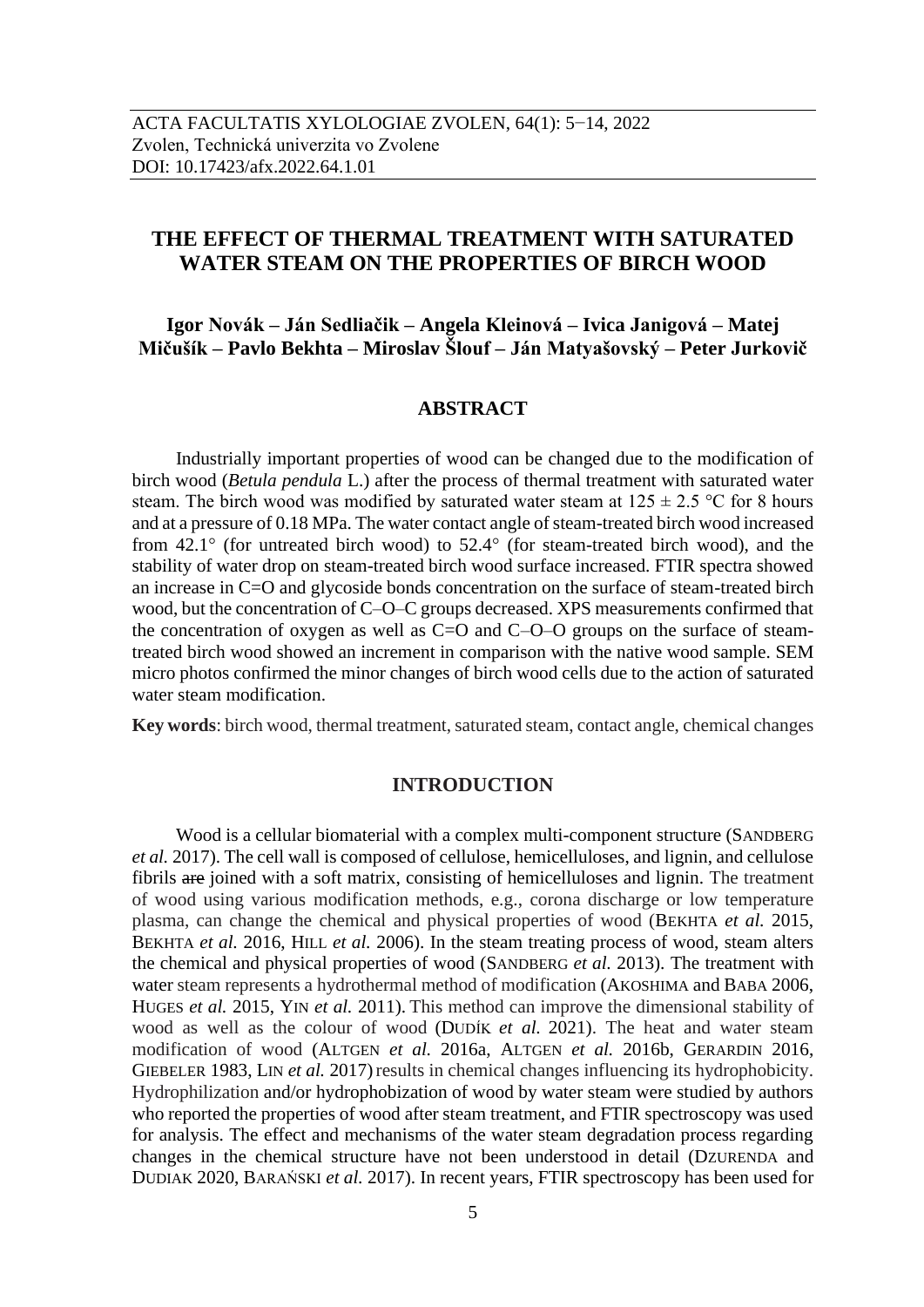analysis of variations in the chemical structure of wood treated with steam. NUOPPONEN *et al.* detected the effect of heat treatment on the behaviour of softwood extractives (SANDERMANN and AUGUSTIN 1964, NUOPONNEN *et al.* 2005, GIEBELER 1983, ADL-ZARRABI and BOSTRŐM *et al.* 2004). FT-NIR spectroscopy was used for the analysis of variations in the chemical structure of wood treated with heat (VIDHOLDOVÁ *et al.* 2019).

The aim of this study was to investigate the effects of water steam-treatment process on the chemical changes of wood components. A further aim was to identify whether these changes correlate with the surface properties of selected wood.

## **MATERIALS AND METHODS**

The samples of birch wood (*Betula pendula* L.) (Technical University in Zvolen, Slovakia) were pre-treated in an autoclave by saturated water steam under these conditions: the temperature of 125 °C, treatment time 8 hours and a pressure of 0.18 MPa. The final value of the moisture content of test pieces with dimensions of  $50\times15\times5$  mm was 8%. The surface of test pieces was sanded by the grit paper P180.

The physical and chemical changes were observed using measurements of water contact angles (WCA) by contact angle meter, Fourier Transform Infrared - Attenuated Total Reflectance (ATR-FTIR), X-ray photoelectron spectroscopy (XPS) and scanning electron microscopy (SEM) for all investigated birch wood samples.

#### **Contact angle**

The drops of testing liquid (re-distilled water,  $V = 20 \mu l$ ) were placed on the wood surface with a micropipette (Biohit, Finland), and the stable value of contact angle, due to penetration of water into wood, was determined. The contact angle measurements of birch wood with water were carried out using the professional Surface Energy Evaluation (SEE) system completed with a web camera (Advex, Czech Republic) and necessary PC software. The measurements of contact angle were repeated 12 times and the arithmetic mean with measurement standard deviation has been considered.

### **ATR-FTIR spectroscopy**

FTIR spectroscopy measurements were performed with the FTIR NICOLET 8700 spectrometer (Thermo Scientific, UK) using a single bounce ATR accessory equipped with a Ge crystal. For each measurement, the spectral resolution was  $2 \text{ cm}^{-1}$  and 64 scans were performed. The infrared spectra of wood samples (native and steamed) were recorded in micro-ATR mode using the CONTINUUM™ infrared microscope, which is an integral part of the NICOLET 8700™ infrared spectroscope (ThermoScientific, Madison, WI, USA) in the middle infrared region  $(4000-650 \text{ cm}^{-1})$ . From each sample type, 20 spectra were taken at different points – 10 from both sides (the locations were selected at random).

### **X-ray photoelectron spectroscopy**

XPS spectra were recorded using a VG Scientific ESCALAB 250 (Thermo Fisher Scientific Inc., UK) device equipped with a micro-focused, monochromatic Al  $K_{\alpha}$  X-ray source (1486.6 eV) and a magnetic lens which increases the electron acceptance angle and hence the sensitivity. The spectra were acquired in the constant analyser energy mode, with pass energies of 150 and 20 eV for the survey and narrow regions, respectively. The Avantage software, version 2.2, was used for digital acquisition and data processing. Spectral calibration was performed by setting the main C1s peak at 285 eV (binding energy (BE) for the C-H 1s peak in eV). A more detailed analysis of the XPS spectra of the steam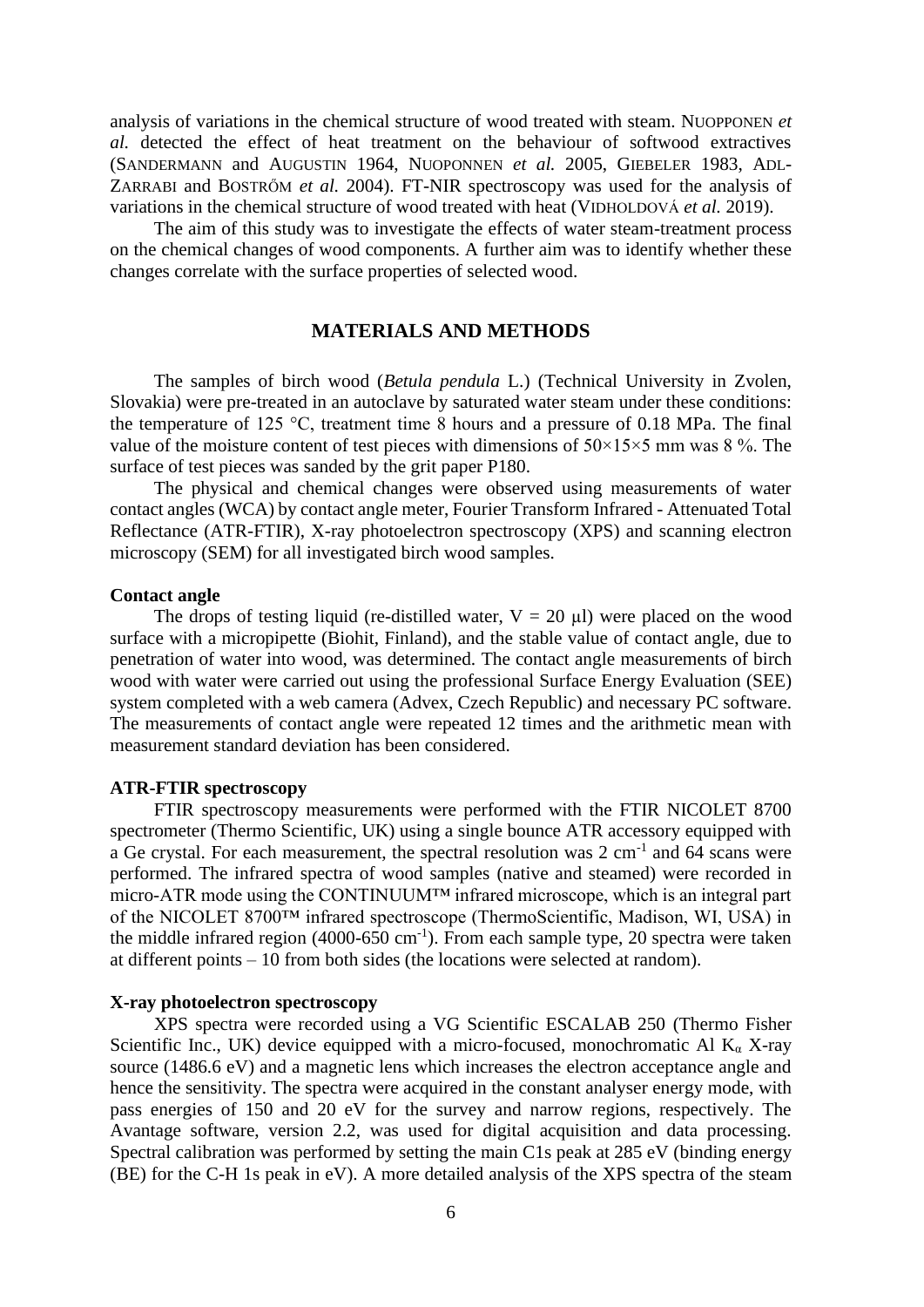treated wood reveals the formation of different oxygen-containing functional groups XPS spectra of the carbon C1s region can be observed at binding energy 289.0, 287.9 and 286.6 eV and indicate the existence of carboxyl, carbonyl and alkoxy groups. The incorporation of oxygen into wood can take place while the substrate is shortly after steam treatment.

#### **SEM microscopy**

SEM method was used for investigating the birch wood morphology. Native and modified birch wood by steam were compared and discussed with results received by other experimental techniques. SEM analysis was carried out using JSM 6400 Microscope (JEOL, Japan). The specimens were sputter-coated (SCD 050, BALTEC) with a thin Pt layer (4 nm).

### **RESULTS AND DISCUSSION**

#### **Water contact angle**

The water contact angle on the investigated native birch wood surface was relatively small and it is equal 41.6° (Table 1). After modification of birch wood with saturated water steam (T = 125 °C, t = 8 hours, and p = 0.18 MPa) the value of WCA increased to the value  $\theta$  = 52.8° due to higher hydrophobicity of steam-treated birch wood surface. An increase in WCA for birch wood is related to the chemical changes after wood modification by saturated water steam. The hydrophilicity of the birch wood surface is related to the amount of oxygenbased polar functional groups created after birch wood treatment with water steam.

| <b>Native wood</b> | <b>WCA</b>    | <b>WCA</b><br><b>Steam-treated wood</b> |               |
|--------------------|---------------|-----------------------------------------|---------------|
| sample No.         | (°)           | sample No.                              | (٥)           |
|                    | 42.1          |                                         | 52.4          |
| 2                  | 41.4          | $\overline{c}$                          | 53.4          |
| 3                  | 41.7          | 3                                       | 52.6          |
| 4                  | 42.4          | 4                                       | 52.0          |
|                    | 41.2          | 5                                       | 52.2          |
| 6                  | 40.0          | 6                                       | 52.8          |
| 7                  | 42.2          | 7                                       | 53.2          |
| 8                  | 41.6          | 8                                       | 53.4          |
| 9                  | 41.8          | 9                                       | 52.8          |
| 10                 | 41.4          | 10                                      | 52.4          |
| 11                 | 41.6          | 11                                      | 53.2          |
| 12                 | 42.1          | 12                                      | 52.7          |
|                    | Mean = $41.6$ |                                         | Mean = $52.8$ |

**Tab. 1 Water contact angle of native birch wood and water steam-treated birch wood.**

The dependence of WCA of native birch wood treated by water steam versus the time that passed since the drop was placed, is illustrated in Table 2. WCA of native birch wood (42.1°) diminished with time after water drop deposition, and after 20 seconds WCA decreased to 19.8°. After 30 s the WCA was non-measurable due to the complete absorption of water drop into birch wood. In the case of steam-treated birch wood, the WCA decreased more slowly in comparison with the untreated sample and after 300 seconds the value of WCA reached 17.2° without drop absorption.

The results obtained by KÚDELA *et al.* (2020) confirmed that the thermal treatment of beech wood (*Fagus sylvatica* L.) significantly improved this wood surface resistance to wetting by water. The time necessary for the complete soaking of the drop into the substrate was one order of magnitude longer than in untreated wood.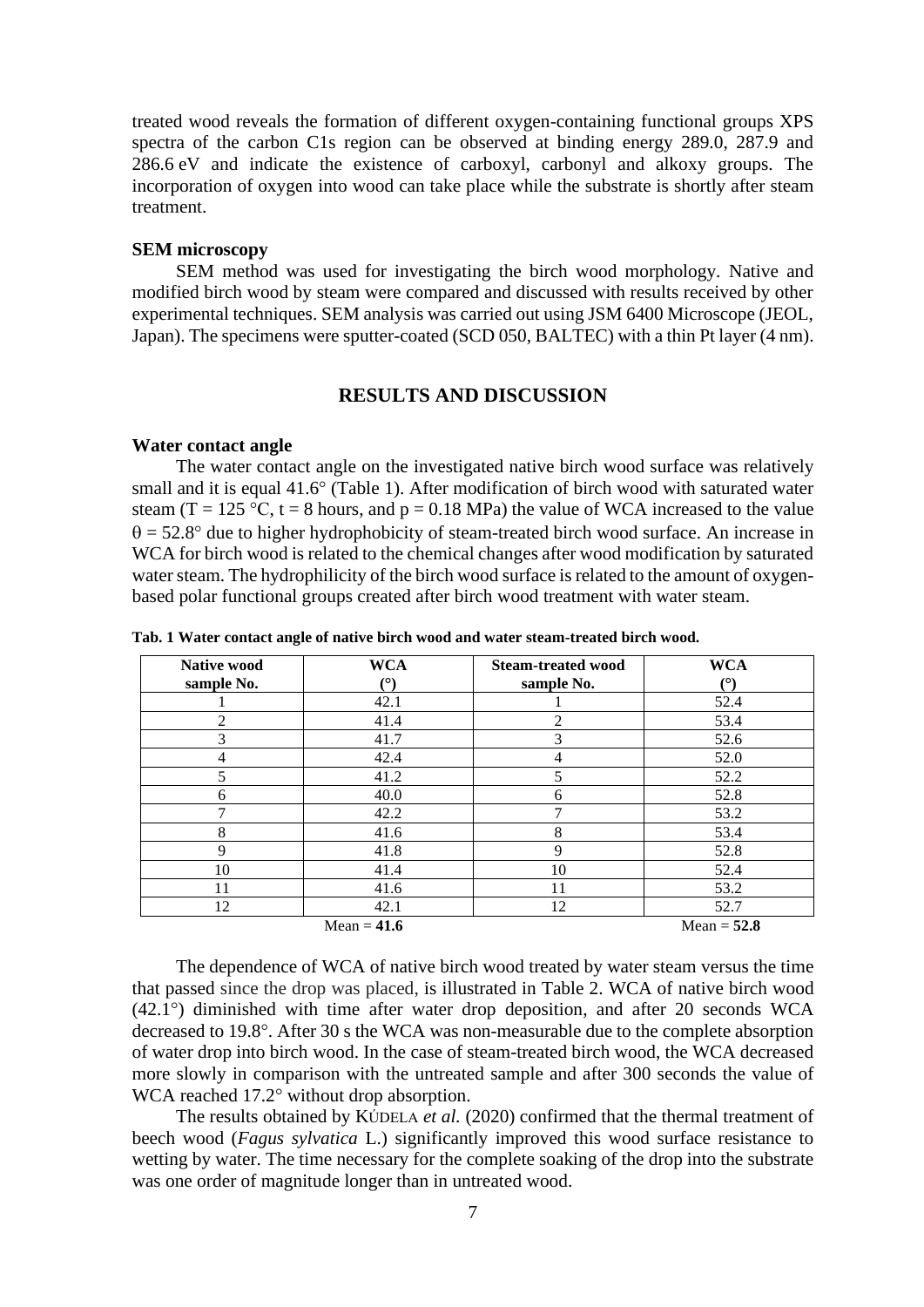| Native wood, time  | WCA        | Sample treated by steam, | WCA  |
|--------------------|------------|--------------------------|------|
| from drop location | $(^\circ)$ | time from drop location  |      |
| (S)                |            | (S)                      |      |
|                    | 42.1       |                          | 52.4 |
| 10                 | 26.4       | 30                       | 44.4 |
| 20                 | 19.8       | 60                       | 28.4 |
| 30                 | absorbed   | 120                      | 20.6 |
| 60                 | absorbed   | 180                      | 18.4 |
| 120                | absorbed   | 300                      | 17.2 |

**Tab. 2 Water contact angle of native birch wood and modified by water steam versus time elapsed from drop location.**

### **FTIR spectroscopy**

Figure 1 illustrates the FTIR spectra of native birch wood (blue) and water steamtreated birch wood (red), the entire middle infrared region shows the area of deformation vibrations. There are important following regions:  $C=O$  vibration region (1710-1697 cm<sup>-1</sup>) with a maximum absorbance at about 1738-1726 cm<sup>-1</sup>, undifferentiated multi-peak band: 1160, 1110, 1056 and 1033 cm<sup>-1</sup>, C-O-C bond region (1190-920 cm<sup>-1</sup>), and band with a maximum at 896 cm<sup>-1</sup> ( $\beta$  (1,4) glycoside bond) (CIOLACU *et al.* 2011).



**Fig. 1 FTIR spectra of native birch wood (blue) and steam-treated birch wood (red), in the middle infrared region.**

The visual comparison of the measured FTIR spectra of native and steam-treated birch wood (Figure 2 and Figure 3) shows that changes in the shape of the bands, or in their intensities are better visible in the area of deformation vibrations.

Due to the chemical changes generated during the wood water steaming process, it can be concluded that three regions were taken from this region: region C=O vibrations with maximum absorbance at ca 1738-1726 cm<sup>-1</sup>, the second region is the C-O-C bond region (between  $1190-920$  cm<sup>-1</sup>, undifferentiated multi-peak band: 1160, 1110, 1056, and 1033 cm<sup>-</sup> <sup>1</sup>) as well as the band with a maximum at 896 cm<sup>-1</sup> (β (1,4) glycoside bond).

Chemical changes owing to wood under hydrothermal treatment are confirmed and described by many authors. The research of VIDHOLDOVÁ *et al.* (2019) investigated heattreated pine sapwood (*Pinus sylvestris* L.) at the different temperatures from 100 °C to 240 °C. They found that gradual degradation of the amorphous share of cellulose was caused by high temperature, while the crystalline and semi-crystalline share of cellulose were less affected by the thermal treatment. Thermochemical changes during heat loading up to 550 °C were investigated by BELLEVILLE *et al.* (2013) in two hardwood species: sugar maple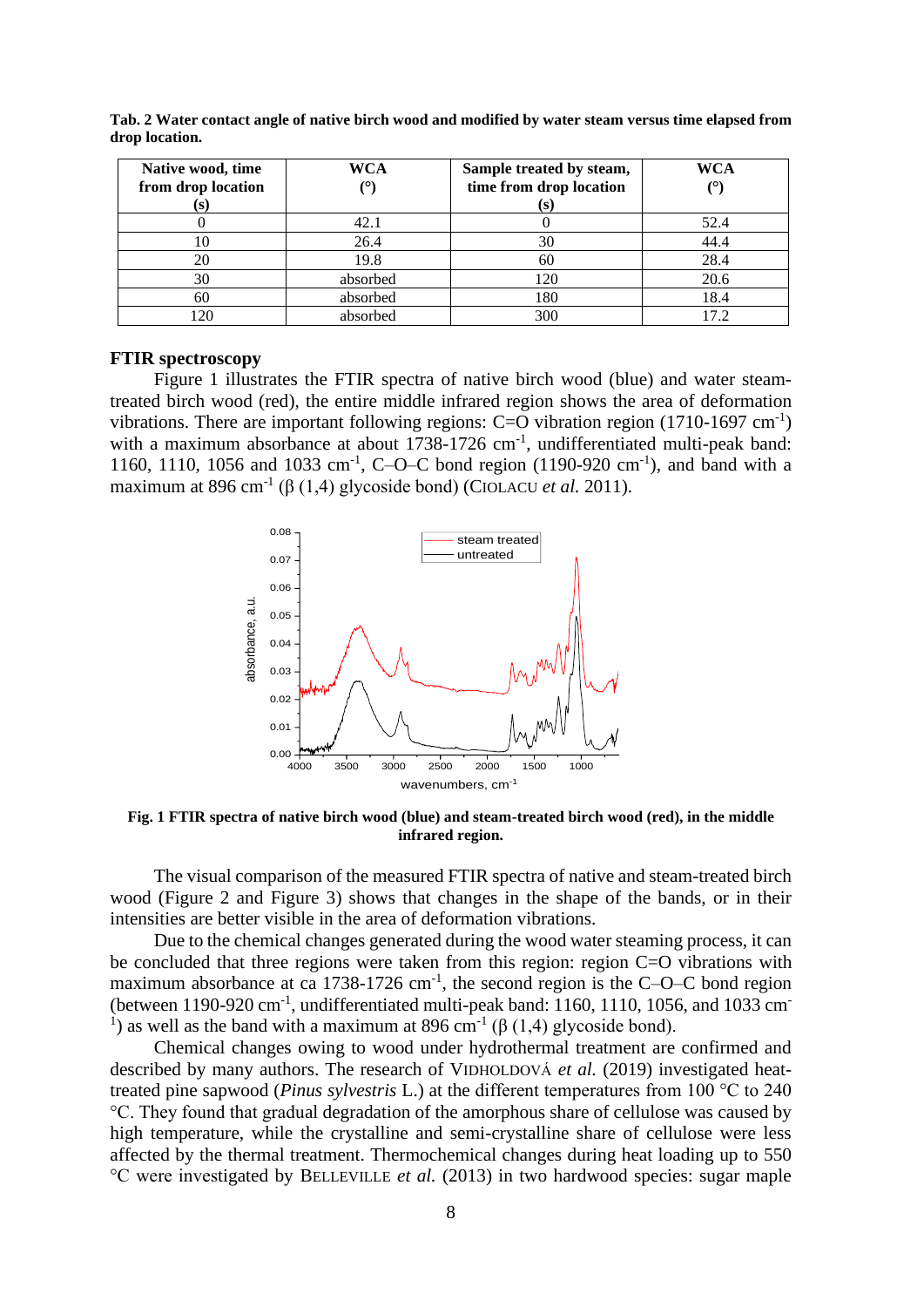(*Acer saccharum*) and yellow birch (*Betula alleghaniensis*). ATR-FTIR and XPS spectroscopy were used, and the results showed that hemicelluloses were degraded by thermal treatment of birch and maple wood and lignin polymer is affected through depolymerisation.



 **Fig. 2 FTIR spectra with C–O–C vibrations region, native birch wood.**



**Fig. 3 FTIR spectra with C–O–C vibrations region, water steam-treated birch wood.**

Three selected regions mentioned above were compared to the  $CH<sub>2</sub>$  bond region (band in the range  $1440-1396$  cm<sup>-1</sup>), which was chosen as the "internal" standard, as there is a presumption that spectrum changes in this region are negligible compared to the changes in the other regions(CIOLACU *et al.* 2011, MULLER *et al.* 2009). Comparison of the area ratios in the regions was performed by manual calculation for each spectrum separately. An attempt was also made to construct a "chemical map of the surface" from individual spectra using the "series" routine, but the predictive value of this map is mainly to confirm the homogeneity of the samples. The results of FTIR measurements introducing changes in the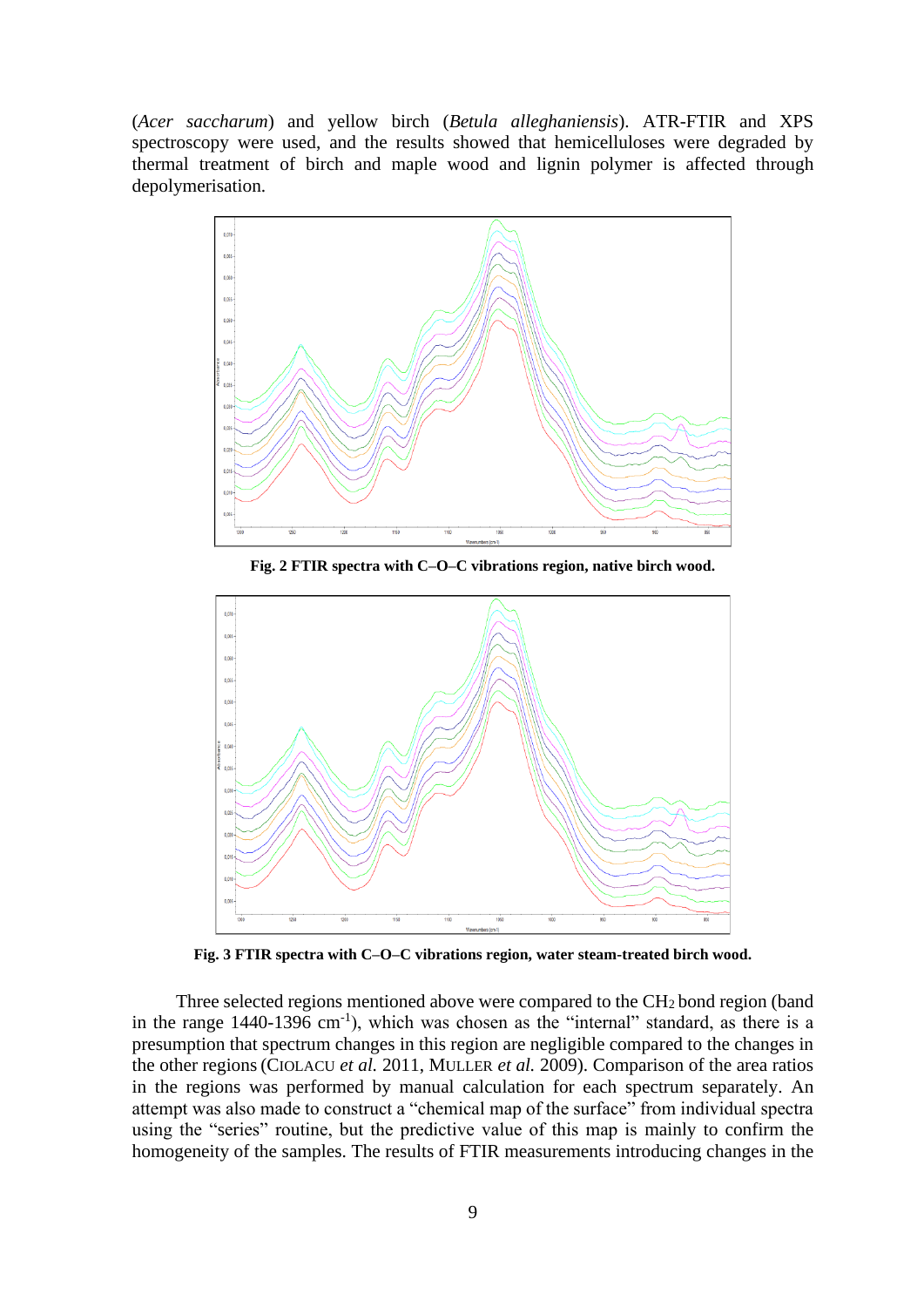ratio of oxygenic functional groups and (β 1-4) glycosides to non-polar groups for native birch wood and steam-treated birch wood determined by FTIR are summarized in Table 3.

|                | <b>Native sample</b>    |                         |                        | <b>Steam-treated sample</b> |                         |                        |
|----------------|-------------------------|-------------------------|------------------------|-----------------------------|-------------------------|------------------------|
| Sample No.     | $P(C=O)$ /              | $(P(C-O-C))$            | $P(\beta1-4)$          | $P(C=O)$ /                  | $(P(C-O-C))$            | $P(\beta1-4)$          |
|                | P(CH <sub>2</sub> )     | P(CH <sub>2</sub> )     | P(CH <sub>2</sub> )    | P(CH <sub>2</sub> )         | P(CH <sub>2</sub> )     | P(CH <sub>2</sub> )    |
|                | $1732$ cm <sup>-1</sup> | $1037$ cm <sup>-1</sup> | $896$ cm <sup>-1</sup> | $1732$ cm <sup>-1</sup>     | $1037$ cm <sup>-1</sup> | $896$ cm <sup>-1</sup> |
|                | 11.676                  | 108.518                 | 0.851                  | 9.194                       | 97.516                  | 0.761                  |
| $\mathfrak{D}$ | 8.563                   | 100.092                 | 0.923                  | 9.998                       | 98.887                  | 0.676                  |
| 3              | 9.661                   | 109.774                 | 0.773                  | 13.254                      | 83.973                  | 0.504                  |
| 4              | 13.932                  | 110.698                 | 0.773                  | 10.060                      | 98.073                  | 0.804                  |
| 5              | 17.851                  | 98.850                  | 0.675                  | 6.690                       | 101.245                 | 1.197                  |
| 6              | 6.967                   | 103.470                 | 0.659                  | 8.086                       | 91.606                  | 0.661                  |
| 7              | 6.716                   | 101.715                 | 0.956                  | 8.559                       | 98.813                  | 0.608                  |
| 8              | 10.425                  | 104.773                 | 0.748                  | 5.716                       | 75.095                  | 0.628                  |
| 9              | 16.215                  | 101.484                 | 0.389                  | 5.781                       | 56.791                  | 0.471                  |
| 10             | 9.566                   | 118.166                 | 0.878                  | 7.795                       | 97.516                  | 0.761                  |

**Tab. 3 Changes in ratio of oxygenic functional groups and (β 1-4) glycosides to non-polar groups for native birch wood and steam-treated birch wood determined by FTIR.**

The values of the proportions of the individual areas in the carbonyl region are comparable for the water steam-treated sample as well as for the native birch wood, but a higher level of wood oxidation and degradation can be assumed in the steamed sample. This result was obtained for  $(P (C-O-C)/P (-CH_2))$  area ratios and the variance in the values is lower for the steamed sample. In the area of C–O–C bonds, the changes are easier to observe. The ratio of P ( $\beta$ 1-4 glycosides)/P (CH<sub>2</sub>) slightly decreased comparing the steamed wood with native one. Based on the FTIR results presented in Table 3, it can be concluded: P  $(C=O)/P$   $(CH<sub>2</sub>) = 11.16 : 8.51$  (native compared with steam-treated birch wood); (P  $(C-O-$ C)/P (CH<sub>2</sub>) = 105.76 : 90.0; P( $\beta$ 1-4)/P (CH<sub>2</sub>) = 0.71 : 0.76, i.e. native birch wood contains higher amount of C=O and ( $\beta$ 1-4) glycosides groups as well as higher amount of O–C–O groups. If we summarize oxygen-functional groups for unmodified and steam-modified birch wood, we can compare the effect of wood treatment by steam on the wood chemical composition: P (C=O) + P (C–O–C)/P (CH<sub>2</sub>) = 116.92 : 98.51. It can be stated that the amount of oxygenated functional groups of birch wood determined by the FTIR after steam treatment of birch wood decreased.

### **XPS spectroscopy**

XPS measurements of birch wood before and after modification with steam are presented in Figure 4. The content of C=O groups on the birch wood surface (black line) decreased after the treatment with steam (green line).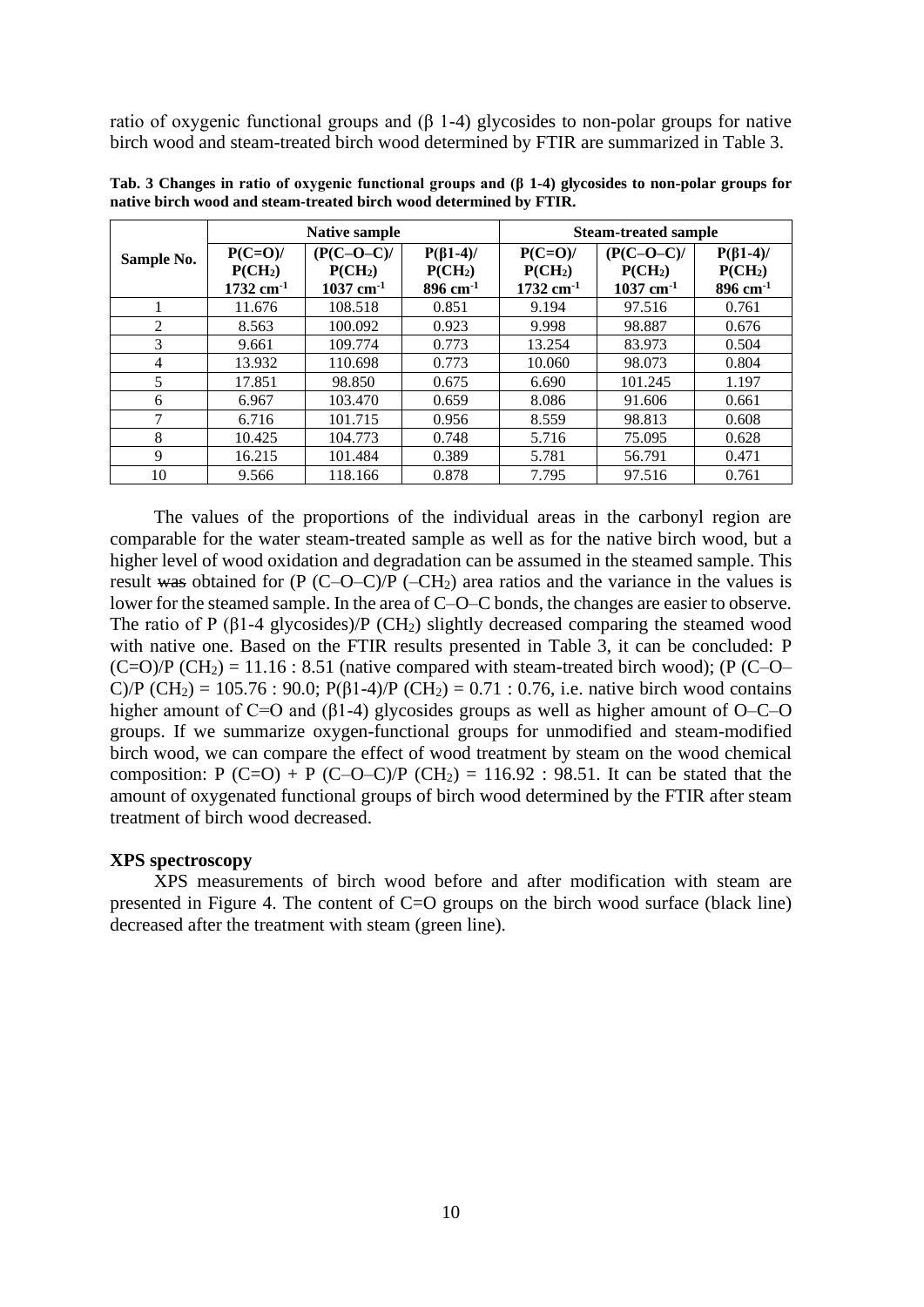

**Fig. 4 XPS measurements for native (black) and steam-modified (green) birch wood.**

The content of carbon (C1s) after the steam treatment of birch wood increased from 74.2 to 76.0 At.%, and the amount of oxygen in the same case decreased from 23.6 to 22.6 At.% (Table 4). The content of nitrogen also slightly decreased from 1.1 to 0.9 At.%. This finding is related to the degradation of the birch wood during the water steam treatment, as the amount of carbon on the surface of the birch wood increases, and the amount of oxygen, on the other hand, decreases. Because of its degradation, a decrease in the amount of oxygenic functional groups on the birch wood surface results in an increase in the wood's hydrophobicity and, consequently, in a decrease in the values of water-contact angles. A decrease in the amount of oxygen (O1s) measured by XPS was also confirmed by the results of FTIR measurements.These results agree with the results of other authors who determined the chemical changes after hydrothermal treatment on other woods. SRINIVAS and PANDEY (2012) also stated that a decrease in hydroxyl groups reduced the hygroscopic nature, resulting in increased dimensional stability of thermally modified rubber wood (*Hevea brasiliensis*) and silver oak (*Grevillea robusta*) wood. GEFFERT *et al.* (2019) examined chemical changes that result from the hydrothermal treatment of oak (*Quercus robur* L.) wood through various steaming modes. An increase in temperature and extension of the steaming period primarily affected the holocellulose and extractives contents, and less the contents of cellulose and lignin.

| <b>Element</b> | <b>Start BE</b> | Peak BE | <b>Native sample</b><br>$(At. \%)$ | Water steam-<br>treated sample<br>$(At. \%)$ |
|----------------|-----------------|---------|------------------------------------|----------------------------------------------|
| C1s            | 292.08          | 285.34  | 74.2                               | 76.0                                         |
| O1s            | 538.58          | 532.87  | 23.6                               | 22.6                                         |
| N1s            | 405.57          | 400.14  | 1.1                                | 0.9                                          |
| Si2p           | 106.89          | 102.20  | 0.5                                | 0.6                                          |
| Ca2p           | 353.05          | 347.39  | 0.1                                | 0.1                                          |
| S2p            | 171.87          | 168.21  | 0.1                                | 0.1                                          |

**Tab. 4 XPS for native and water steam modified birch wood.**

#### **SEM microscopy**

The SEM investigation of native birch wood unmodified and steam-modified wood is shown in Figure 5A and Figure 5B. Prepared scans confirmed that the effect of water steam on the birch wood is practically not observable.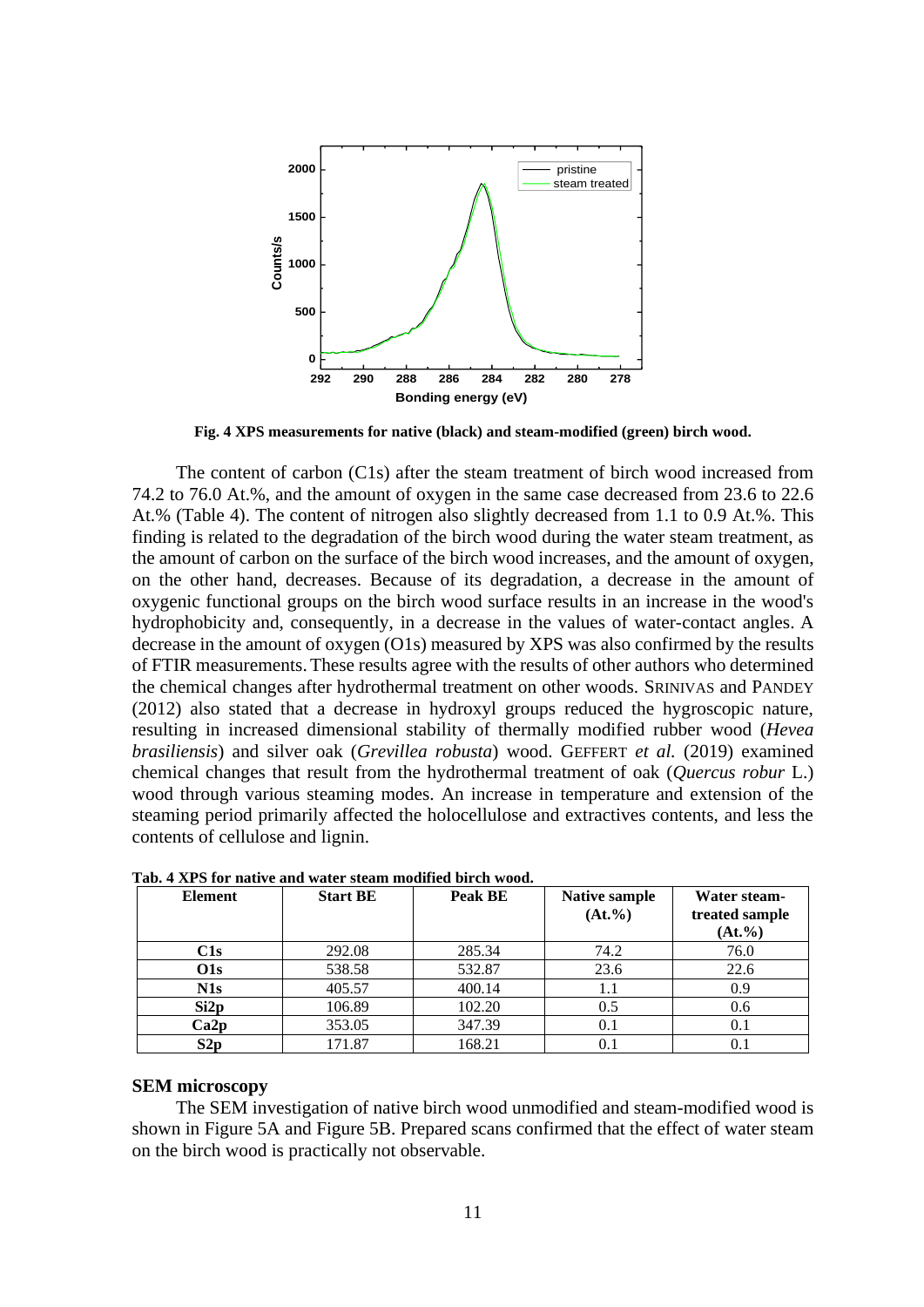

**Fig. 5 SEM micro photos of unmodified birch wood (a) and birch wood modified by water steam (b).**

Detailed analysis of changes that occurred in the microstructure of birch wood after hydrothermal treatment was carried out by BIZIKS *et al.* (2013). Test pieces were placed in an autoclave, which ensured the thermal treatment in a water vapour medium at the modification temperatures of 140, 160 and 180 °C. They stated that the integrity of wood morphological structure begins to break up after the treatment at 180 °C. Only minor changes in the sizes of all morphological elements (libriform, vessels, rays, annual rings) were found after the treatment at 140 °C.

## **CONCLUSION**

The effect of saturated water steam modification on the surface properties of birch wood was investigated. Hydrophobicity of birch wood after water steam modification was found to increase. A decrease in the absorption rate of water drops was confirmed on the steam-treated birch wood surface. XPS and FTIR measurements of water steam-treated birch wood confirmed a decrease in oxygenic functional groups content as well as an increase in carbon content on the birch wood surface. SEM measurements confirmed minor changes in the morphology of birch wood structures after modification with water steam.

### **REFERENCES**

ADL-ZARRABI, B., BOSTRŐM, L. 2004. Determination of thermal properties of wood and wood based products by using transient plane source. In Proceedings of the  $8<sup>th</sup>$  World conference on timber engineering. WCTE 2004, Lahti, Finland, 604 p.

AKOSHIMA, M., BABA, T. 2006. Study on a thermal-diffusivity standard for laser flash method measurements. In International Journal of Thermophysics 27(4): 1189–1203.

ALTGEN, M., HOFMANN, T., MILITZ, H. 2016a. Wood moisture content during the thermal modification process affects the improvement in hygroscopicity of Scots pine sapwood. In Wood Science and Technology 50(6): 1181–1195.

ALTGEN, M., WILLEMS, W., MILITZ, H. 2016b. Wood degradation affected by process conditions during thermal modification of European beech in a high-pressure reactor system. In European Journal of Wood and Wood Products 74(5): 653–662.

BARAŃSKI, J., KLEMENT, I., VILKOVSKÁ, T., KONÔPKA, A. 2017. High temperature drying process of beech wood (*Fagus sylvatica* L.) with different zones of sapwood and red false heartwood. In BioResources 12(1): 1861–1870.

BEKHTA, P., MAMOŇOVÁ, M., SEDLIAČIK, J., NOVÁK, I. 2016. Anatomical study of short-term thermo-mechanically densified alder wood veneer with low moisture content. In European Journal of Wood and Wood Products 74(5): 643–652.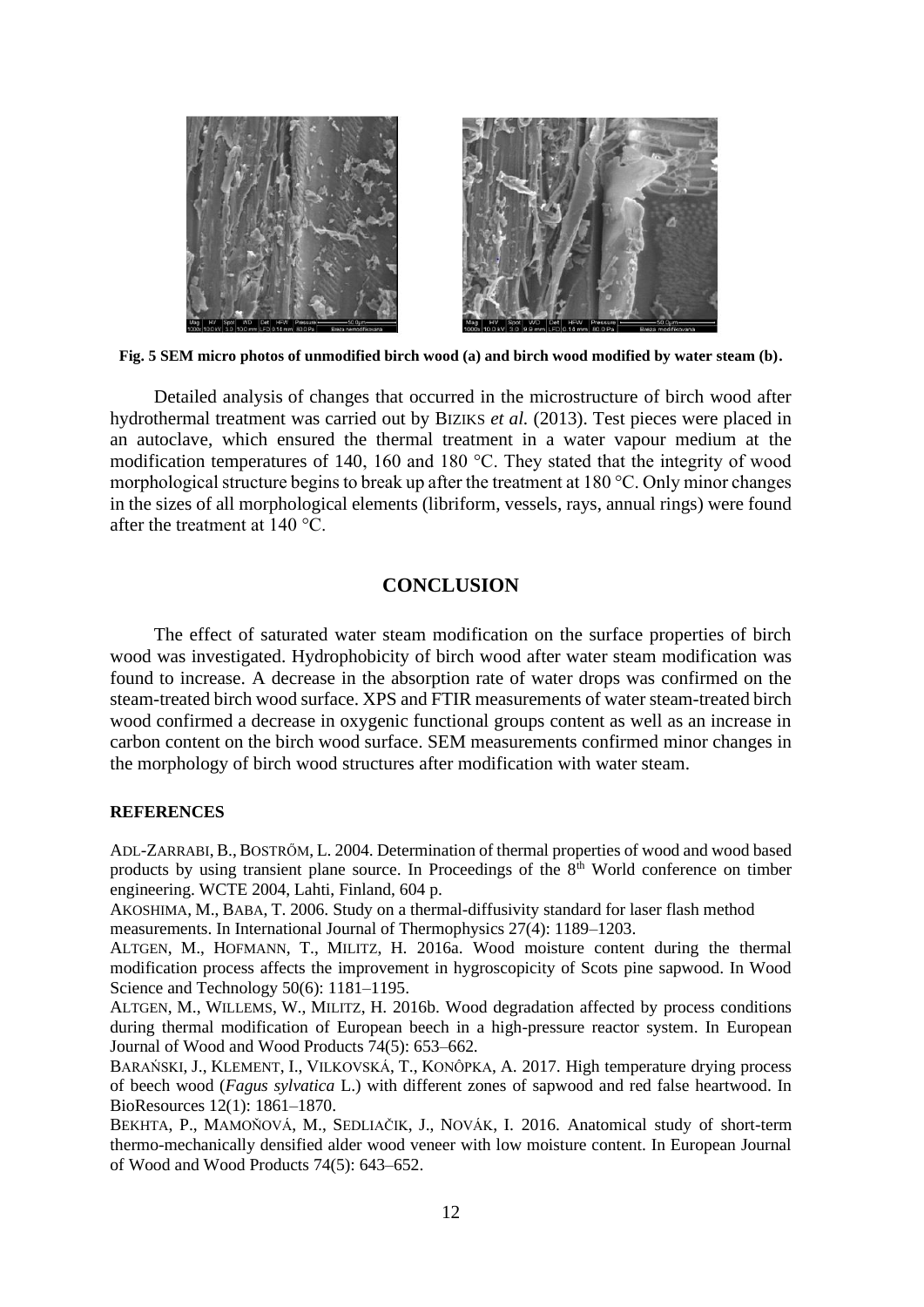BEKHTA, P., PROSZYK, S., KRYSTOFIAK, T., SEDLIAČIK, J., NOVÁK, I., MAMOŇOVÁ, M. 2017. Effects of short-term thermomechanical densification on the structure and properties of wood veneers. In Wood Materials Science & Engineering 12(1): 40–54.

BELLEVILLE, B., STEVANOVIC, T., CLOUTIER, A., PIZZI, A., PRADO, M., ERAKOVIC, S., DIOUF, P.N., ROYER, M. 2013. An investigation of thermochemical changes in Canadian hardwood species during wood welding. In European Journal of Wood and Wood Products 71: 245–257.

BIZIKS, V., ANDERSONS, B., BELKOVA, L., KAPAČA E., MILITZ, H. 2013. Changes in the microstructure of birch wood after hydrothermal treatment. In Wood Science and Technology 47: 717–735. DOI: 10.1007/s00226-013-0531-1

CIOLACU, D., CIOLACU, F., POPA, V.I. 2011. Amorphous cellulose – Structure and characterization. In Cellulose Chemistry and Technology 45(1-2): 13–21.

DUDÍK, R., BORŮVKA, V., RIEDL, M., HOLEČEK, T. 2021. Data mining and its impact on marketing communication – Case: Heat-treated birch wood. In Wood Research 66(3): 463–476. DOI: 10.37763/wr.1336-4561/66.3.463476

DZURENDA, L., DUDIAK, M. 2020. The effect of the temperature of saturated water steam on the colour change of wood *Acer pseudoplatanus* L. In Acta Facultatis Xylologiae Zvolen 62(1): 19–28. GEFFERT, A., VÝBOHOVÁ, E., GEFFERTOVÁ, J. 2019. Changes in the chemical composition of oak wood due to steaming. In Acta Facultatis Xylologiae Zvolen 61(1): 19–29.

GERARDIN, P. 2016. New alternatives for wood preservation based on thermal and chemical modification on wood – a review. In Annals of Forest Science 73(3): 559–570.

GIEBELER, E. 1983. Dimensionsstabilisierung von Holz durch eine Feuchte/Wärme/Druck-Behandlung (Dimensional stability of wood by a moisture/heat/pressure treatment). In Holz als Rohund Werkstoff 41(3): 87–94.

HILL, C.A.S. 2006. Wood modification: chemical, thermal and other processes. Wiley Series in Renewable Resources. Wiley and Sons, Chichester, UK, 260 p.

HUGES, M., HILL, C., PFRIEM, A. 2015. The toughness of hygrothermally modified wood. In Holzforschung 69(7): 851–862.

KÚDELA,J., LAGAŇA,R., ANDOR, T.,CSIHA,C. 2020. Variations in beech wood surface performance associated with prolonged heat treatment at 200°C. In Acta Facultatis Xylologiae Zvolen 62(1): 5– 17.

LIN, L.P., YANG, Y., QIU, J., LUO, B., QIN, L. 2017. Effects of thermo-vacuum treatment on the anatomical structures of szemao pine wood and alder birch wood. In Wood Research 62(5): 673– 682.

MÜLLER, G., SCHÖPPER, C., VOS, H., KHARAZIPOUR, A., POLLE, A. 2009. FTIR-ATR spectroscopic analyses of changes in wood properties during particle- and fibreboard production of hard- and softwood trees. In BioResources 4(1): 49–71.

NIEMZ, P., HOFMANN, T., RETFALVI, T. 2010. Investigation of chemical changes in the structure of thermally modified wood. In Maderas: Ciencia y Tecnología 12(2): 69–78.

NUOPPONEN, M., VUORINEN, T.,JÄMSÄ, S., VIITANIEMI, P. 2005. Thermal modification of softwood studied by FT-IR and UV resonance Raman spectroscopy. In Journal of Wood Chemistry and Technology 24(1): 13–26.

SANDBERG, D., HALLER, P., NAVI, P. 2013. Thermo-hydro and thermo-hydro-mechanical wood processing: An opportunity for future environmentally friendly wood products. In Wood Material Science & Engineering 8(1): 64–88.

SANDBERG, D., KUTNAR, A., MANTANIS, G. 2017. Wood modification technologies – a review. In iForest – Biogeosciences and Forestry 10(6): 895–908.

SANDERMANN, W., AUGUSTIN, H. 1964. Chemische Untersuchungen über die thermische Zersetzung von Holz. Dritte Mitteilung: Chemische Untersuchung des Zersetzungsablaufes. In Holz als Roh- und Werkstoff 22: 377–386.

SRINIVAS, K., PANDEY, K.K. 2012. Effect of heat treatment on color changes, dimensional stability, and mechanical properties of wood. In Journal of Wood Chemistry and Technology 32(4): 304-316. VIDHOLDOVÁ, Z., SANDAK, A., SANDAK,J. 2019. Assessment of the chemical change in heat treated pine wood by near infrared spectroscopy. In Acta Facultatis Xylologiae Zvolen 61(1): 31–42.

YIN, Y., BERGLUND, L., SALMEN, L. 2011. Steam-treatment effects on wood cell walls. In Biomacromolecules 12(1): 194–202.